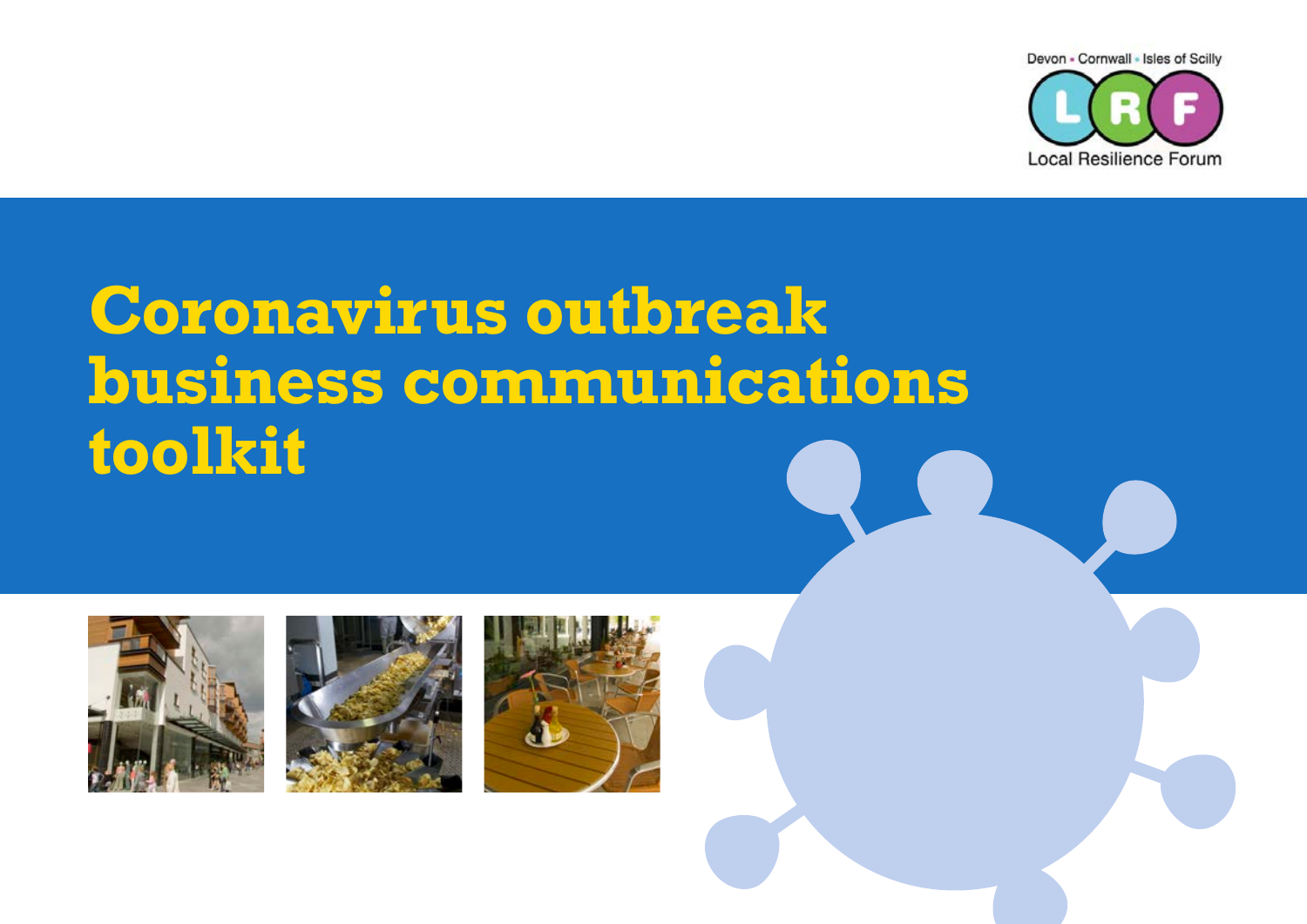## **Introduction**

## **Who's this for?**

In the event that your business is affected by COVID-19, good communications will go a long way to support your staff, reassure customers and neighbours, and protect your reputation. This toolkit will help your business take the right steps to recovery. It complements the support that your local public health team will give you on operational matters.

### **Why bother?**

By communicating well, you can keep your customers and supply chain in the know to help your business bounce back faster. It's not about blame but it is about being clear and transparent in order to give people confidence. An outbreak situation may be out of your hands but taking control of the situation and **telling people what you are doing will be one of the most important actions** you can take.

## **I'm in the middle of a crisis and way too busy to do this**

There are two phases, outbreak and recovery. How you communicate in each will be different. Outbreak communications will focus on what has happened and any actions you are taking. This will help staff, customers and suppliers understand what is changing and is vital if these changes are to become embedded within business activity. Recovery communications focuses on restoring confidence and promoting business as usual once operations are covid-secure.

**This toolkit aims to provide guidance in the event of a small outbreak in a business, alongside the support provided by Public Health England and the local authority. It's not intended to cover every single situation, but will give you help to say the right thing to the right people at the right time, giving your business the best possible chance to recover.**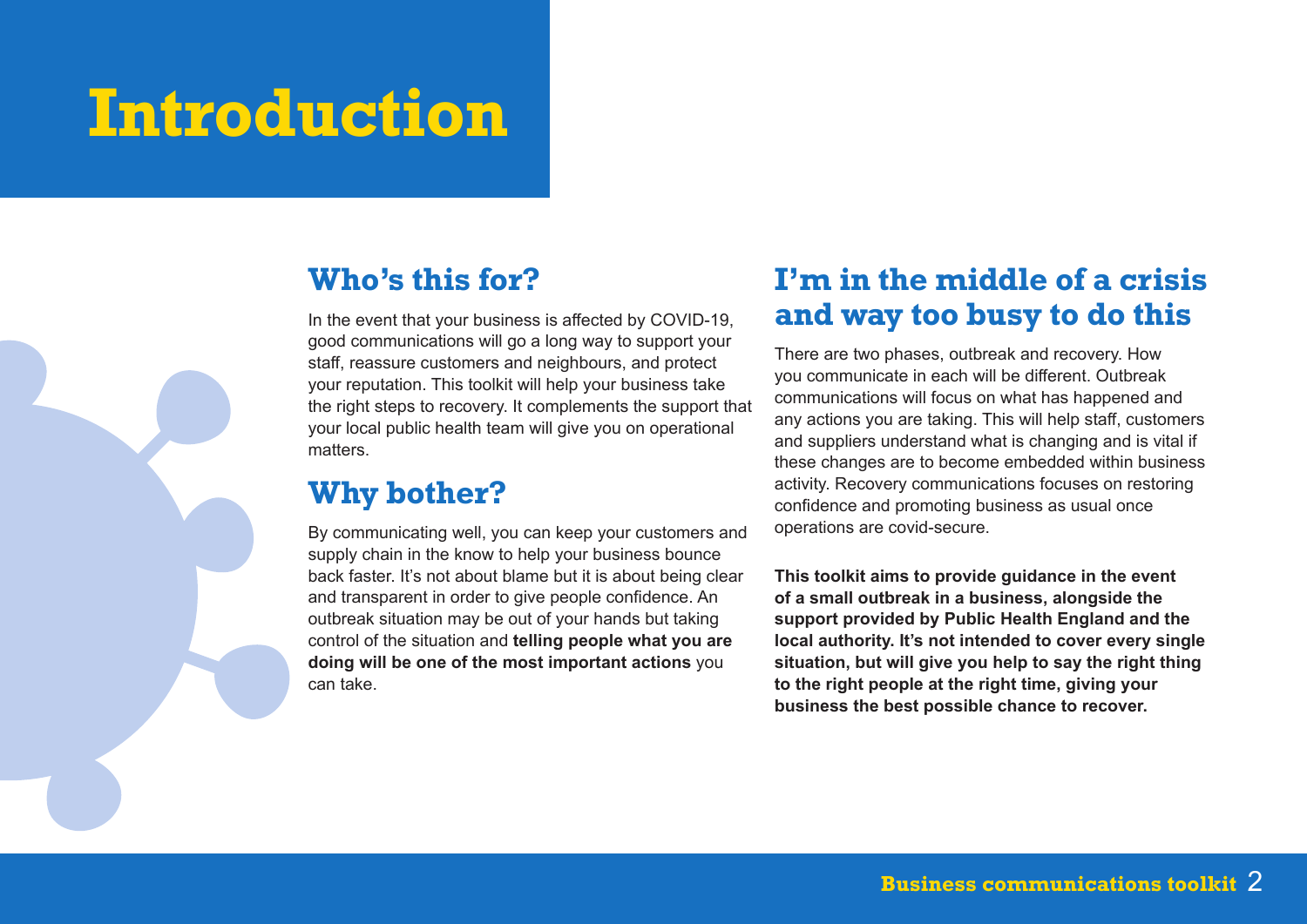# **The top dos and don'ts of communications**



## **Do**

#### **• Be clear**

Stay 'on message' (everyone saying the same thing) or you'll risk credibility.

**• Be concise** Stick to the facts to prevent confusion.

#### **• Be timely**

Regular communications will stop others from filling in the blanks and prevent rumours by making sure you are heard first.

#### **• Be transparent**

Being open about the situation and any actions you are taking to improve matters will help repair confidence and trust.

#### **• Be aware**

Monitor what is being said by others about the situation (e.g. social media).

**• Reinforce national messages** i.e. get tested and don't try and hide it.

## **Don't**

- **• Victimise or blame**
- **• Give out any personal information**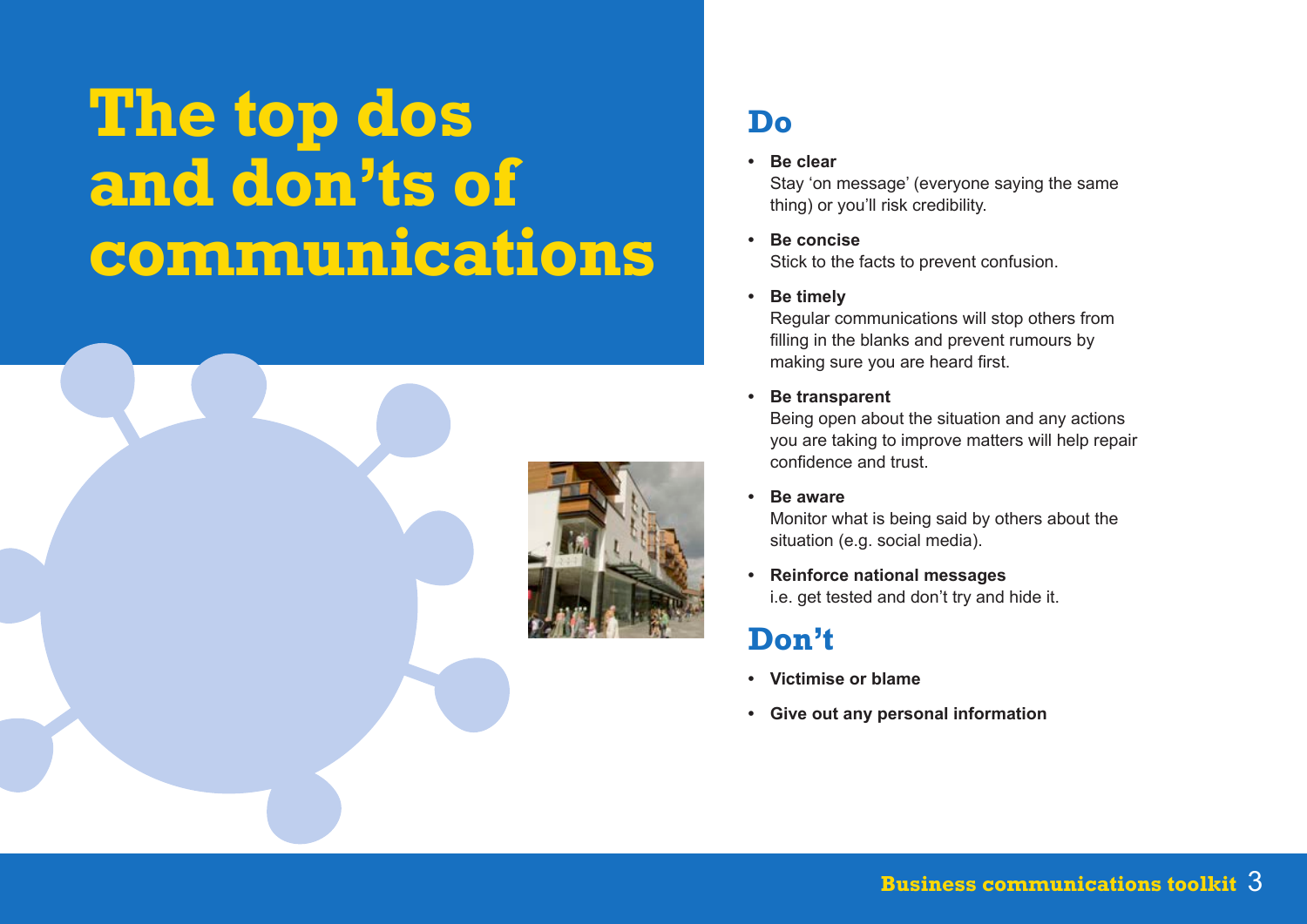# **Phase one: the outbreak**

**This section is to help you manage your communications in the event of a limited outbreak. However, you must make sure you follow the latest government advice in terms of reporting. Firstly, you must inform Public Health at your local authority. More advice is on www.plymouth.gov.uk including the action cards which set out your operational actions.**

## **What to say in the event of an outbreak – in general**

What you say in the initial outbreak does not need to be complicated, but the following points are essential to establish, and then cover in any communications:

- **• What has happened** Detail the outbreak (but avoid giving out any personal information).
- **• When it happened** The time period of the outbreak (if known).
- **• Where it occurred**

Location of the outbreak, e.g. the town or if there are several premises, approximate location, e.g. South Branch of Teatime Treats.

**• What is being done**

If mitigating measures are required, list them, e.g. *"We are doing a risk assessment and adjusting business activities if necessary."* If no action is being taken, you should explain why.

**• Where people can go for more information** Where will you be putting more details? Website, social media, internal emails, signs etc.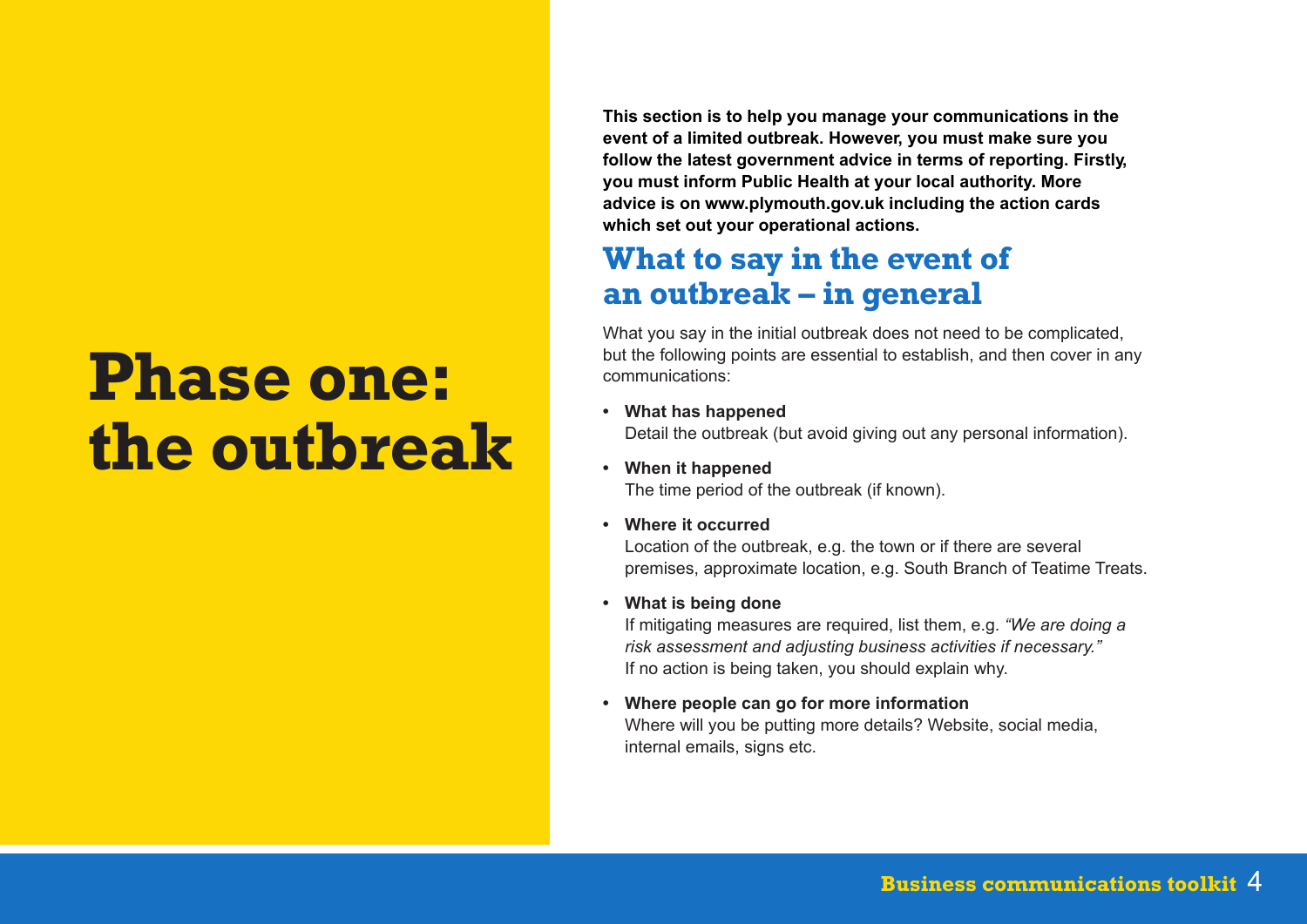## **Communication with your team**

An outbreak in the workplace is likely be a worrying time for staff. Regular updates will be essential to make sure that everyone is aware of what is happening and what measures, if any, will be put in place, and how they should comply. Even if it is business as usual, keeping in touch with colleagues will provide much needed reassurance while the outbreak is dealt with. It's also an opportunity to look at what you need people to do in the meantime.



## **Whatever the situation, you might want to consider the following:**

#### **• Keep staff in the loop**

Regular communications to support your team and prevent possible unrest, anxiety or rumours.

#### **• Encourage good public health behaviours**

Help them to understand how the business will support them if they need to self isolate. This will be vital to ensure that if people feel unwell they will get tested and do not hide it.

#### **• Be clear on actions**

If you are changing business activities in order to make it more covid-secure, make sure the staff are aware of these changes at an early stage so these activities become embedded within your business operations. You may need to review actions to make sure staff understand them, and are carrying them out in line with the requirements.

#### **• Set out expectations**

If your business has an active social media presence, remind staff of any social media policy, and also set out what they should do if media approaches them. If someone comments adversely on social media, how do you want the team to react?

#### **• Be visible and contactable**

And if that is not personally possible, have a dedicated contact where staff can report and concerns or issues.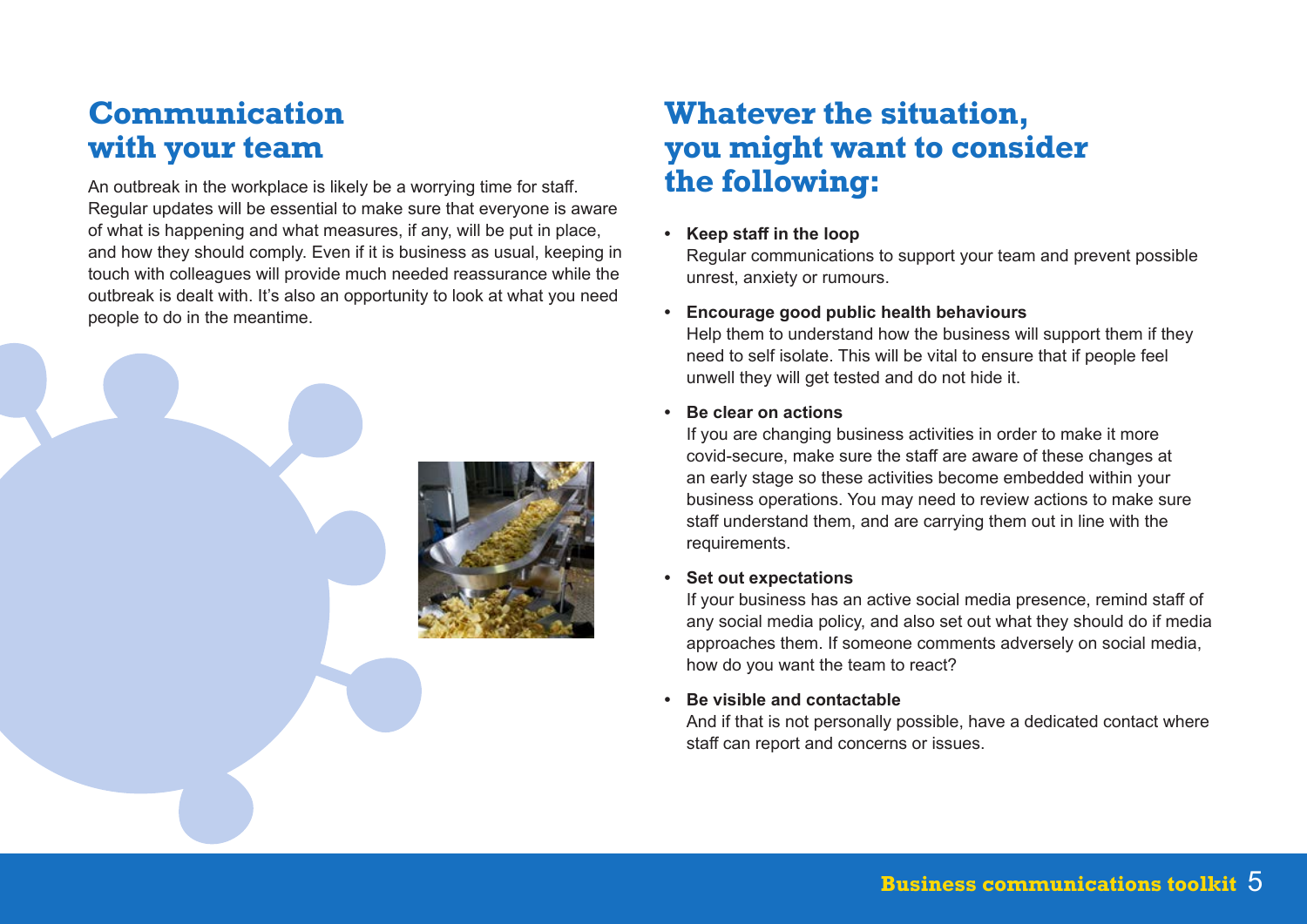## **Communications with your customers, suppliers and local community**

Customer communications help protect your business. This section is designed to help you navigate any initial outbreak issues, and setting out how you can spread the message wider to clients, your supply chain and your local neighbourhood – if appropriate.

**• What to say**

Keep it clear and concise and stick to outbreak details. Ask yourself who you need to talk to and what you need to tell them. Do you need to send bespoke communications to your clients – are there temporary closures, additional safety measures or is it businesses as usual? Are there any changes suppliers need to be aware of?

**• How to say it**

How would you normally reach your customers? Use the tools your business already has in place to do this - website, social media, client emails signage, media.

#### **• When to say it**

This will be depend on the nature of the situation. No matter what the situation though, talk to your workforce first. All communications will need to provide real-time updates.

#### **• Social media awareness**

Social media is a useful tool for many businesses but it can also be a place where discontent can galvanise quickly. If you are using social media as part of your outbreak communications there are two basic options at this stage:

- turn off commenting
- if you do continue with commenting, you can challenge negative comments by stating basic facts and positive messages but beware of balance. It's hard to counter a full scale pile on when you're trying to deal with many other operational aspects.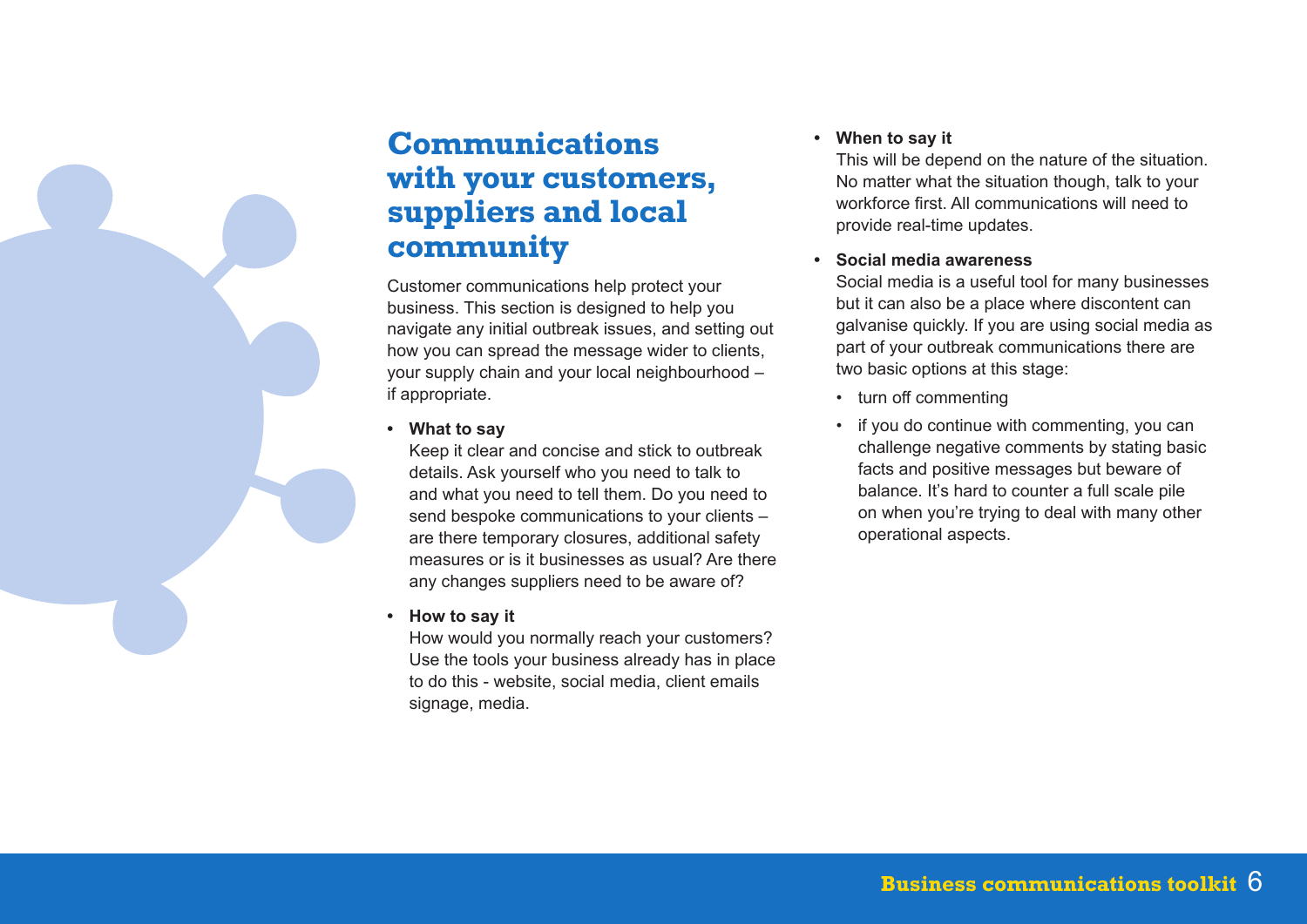## **What to do if the media approaches the business**

Speaking to the media can be daunting, especially during stressful times but there are a few things to bear in mind, so that you can come across well. The media will usually ask for an interview or a written (emailed) comment. In either case the following will help:

#### **• Decide in advance if talking to the media will be beneficial**

If no, you can handle this with a 'no comment, comment' which is better than a straight refusal

*"We are aware of the outbreak situation but at this stage we are still investigating, so it would be inappropriate for me to comment further."*

If pressed you can also say: *"We will come back to you when we have more detail. We cannot comment until we know more from the investigation currently underway"*



**• Decide who is going to be the spokesperson** This should ideally be someone in senior management who will be responsible for speaking to the media or can be quoted by name if it's a written statement. If you're not used to speaking to the media, a written statement can be an easier option – just offer to email it to the journalist.

#### **• Be prepared**

Do not speak to the media until you have the full picture. You do not need to have the all details for this but you should be able to set out the situation and what will be done in order to manage it as well as where people can go for further details.

#### **• Follow the rules**

Make sure staff know what is expected of them – not to speak to media or give an off the cuff statement, and direct any media enquiries to the designated representative for example.

You do not have to give a media statement, and there can be challenges in being proactive about it – but it can help if you are asked, to restore confidence in the business.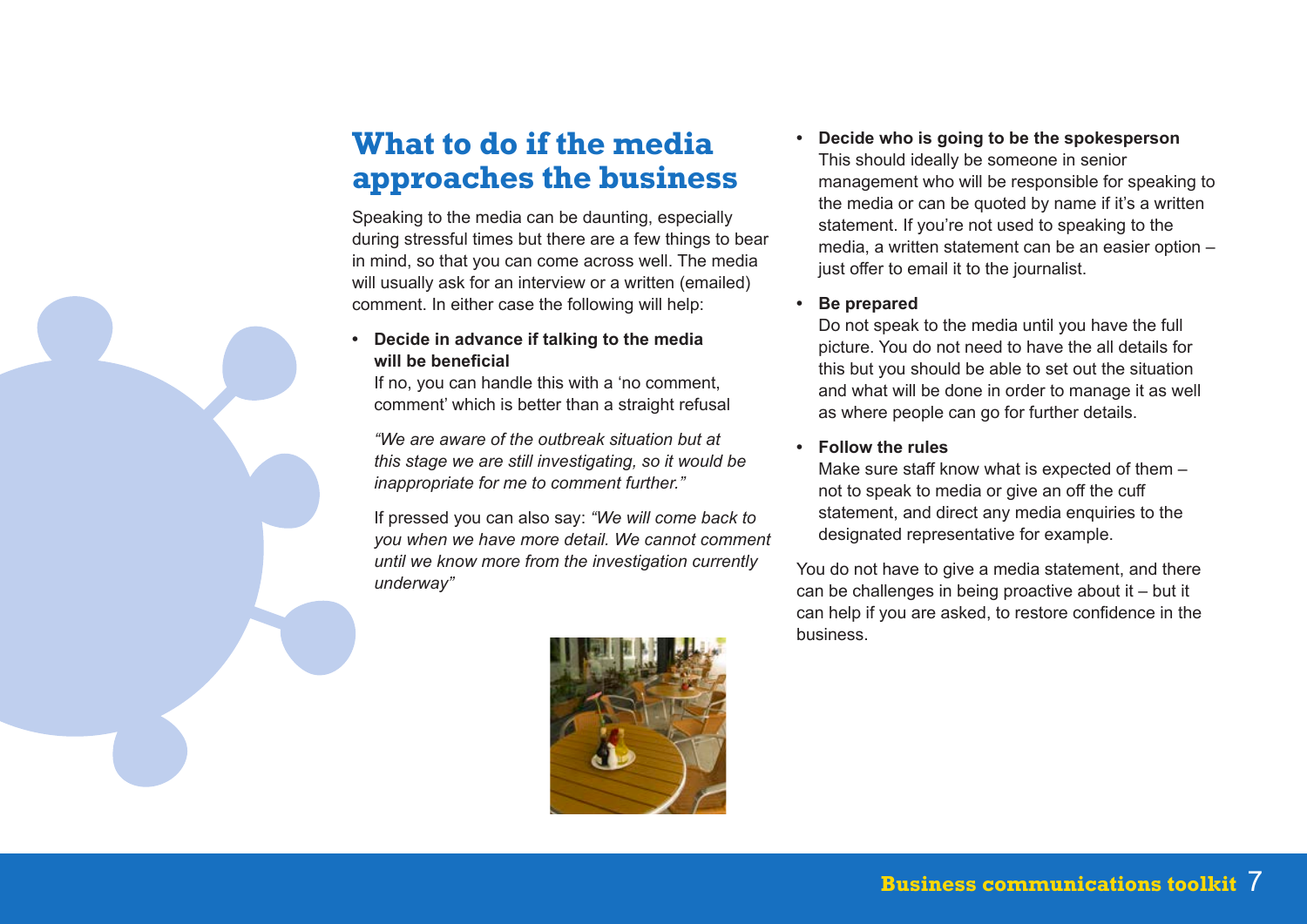## **Template statement**

### **Example for you to tailor to your needs and key points to include:**

- **• Your business** The name, what you do, how long have you been running.
- **• What has happened** Detail the outbreak but avoid giving out any personal information.
- **• When it happened** Detail the time period of the outbreak if known.
- **• Where it occurred** Location of the outbreak.
- **• What is being done**

If mitigating measures are expected, list them i.e. undertaking a risk assessment and adjusting business activities if necessary. If not action is being taken you will need to explain why.

**• Where people can go for more information** Where will you be publishing more details? Website, social media, internal emails etc.

*.......... has been based in [location] for .......... years, employing .......... people. Our services are ..........* 

*We can confirm that there [have/has] been identified case[s] of COVID-19 on site.* 

*The cases were identified on [date] at our [location] premises.* 

*We take health and safety of our employees, our customers and our community very seriously. We are taking appropriate steps to contain any transmission and [business is currently continuing / business has been temporarily suspended / business is continuing but restrictions are in place].*

*Safety is our number one priority and we are working closely with officers from public health and .......... Council to ensure we are taking the right actions to protect our staff and customers.*

*We will be monitoring the situation closely and more information will be available .......... [on our website / on .......... date / on conclusion of any investigation].*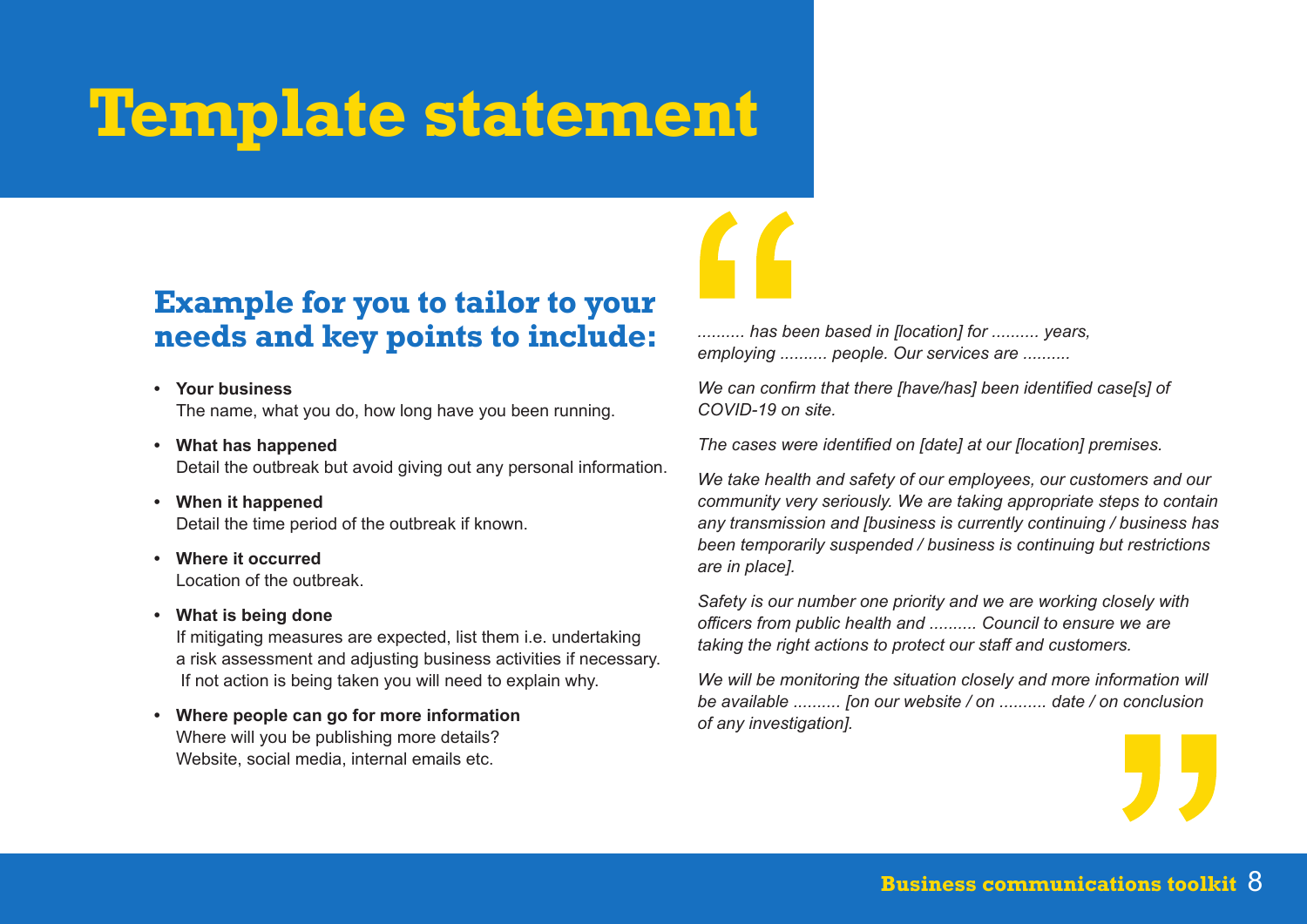## **Communications checklist**

What is being done?

Where people can go for more information

| Here's a helpful checklist to set out some key points to use in outbreak<br>communications. Not all may be relevant to your business, but this tool<br>can help ensure you have covered all the bases you need. In addition<br>we have produced an overview of a communications plan, which can be<br>found in Appendix 1 for more detailed planning. |                                                                                                                                                                                                                                                                                                                                                                    |  | Have you informed your staff?<br>What about those not on shift or on holiday?                                                                                           |
|-------------------------------------------------------------------------------------------------------------------------------------------------------------------------------------------------------------------------------------------------------------------------------------------------------------------------------------------------------|--------------------------------------------------------------------------------------------------------------------------------------------------------------------------------------------------------------------------------------------------------------------------------------------------------------------------------------------------------------------|--|-------------------------------------------------------------------------------------------------------------------------------------------------------------------------|
|                                                                                                                                                                                                                                                                                                                                                       |                                                                                                                                                                                                                                                                                                                                                                    |  | Have you informed your suppliers?<br>Do you need to make calls / write emails?                                                                                          |
|                                                                                                                                                                                                                                                                                                                                                       | Can you define who is in charge?<br>Who will be in charge to coordinate a response in the event the                                                                                                                                                                                                                                                                |  | Have you informed directly affected customers?<br>Do you need to make calls / write emails?                                                                             |
|                                                                                                                                                                                                                                                                                                                                                       | business is affected by COVID-19? Are you taking instructions or<br>working with a team from the local authority? What happens if they<br>are on leave? What happens if they become a case?<br>Name of person in charge [contact details]<br>Name of deputy [contact details]<br>Do you have a list of key contacts within the team<br>that are easily accessible? |  | Need to consider the wider public and customer updates?<br>Website statement<br><b>Newsletters</b><br>Social media<br>Signage on premises<br>Press release              |
|                                                                                                                                                                                                                                                                                                                                                       | Management team                                                                                                                                                                                                                                                                                                                                                    |  | If you have been approached by the media, have you:                                                                                                                     |
|                                                                                                                                                                                                                                                                                                                                                       | Spokespeople<br>Outside organisations - Local Authority, Public Health England etc.<br>Do you have the facts and your messages?                                                                                                                                                                                                                                    |  | Decided if it is beneficial to accept the media request? If yes:<br>Nominated a spokesperson<br>Prepared the facts                                                      |
|                                                                                                                                                                                                                                                                                                                                                       | What has happened?<br>When it happened<br>Where it occurred                                                                                                                                                                                                                                                                                                        |  | Monitoring – do you have a system for finding out what's being said<br>about the situation? On social media for example – and how will (or<br>even should) you respond? |

**Business communications toolkit** 9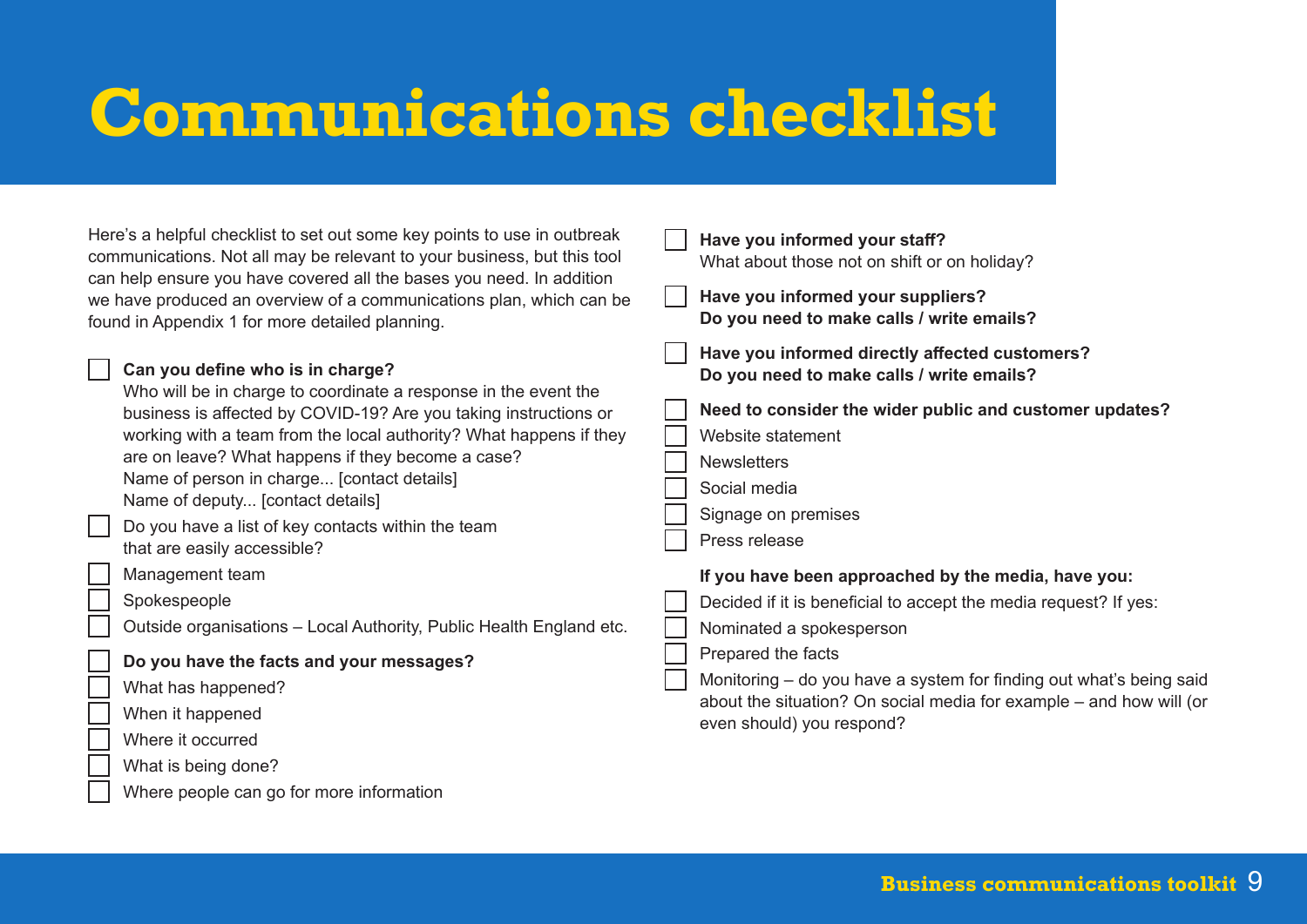# **Recovery phase**

**Once the initial outbreak has been dealt with, recovery communications can take place as soon as possible. This will be important to promote business and restore confidence.**

The main focus will be setting out any changes to business activity to ensure operations are covid-secure as well as promoting business as usual.

Communicating these additional measures will provide reassurance and encouragement to your staff, your customers and your community around you. If no changes to business activities were required, setting out why no changes were implemented will be key.

If you have any issues, concerns or need further advice, please email the Public Health Team at covid19@plymouth.gov.uk or call 01752 66800